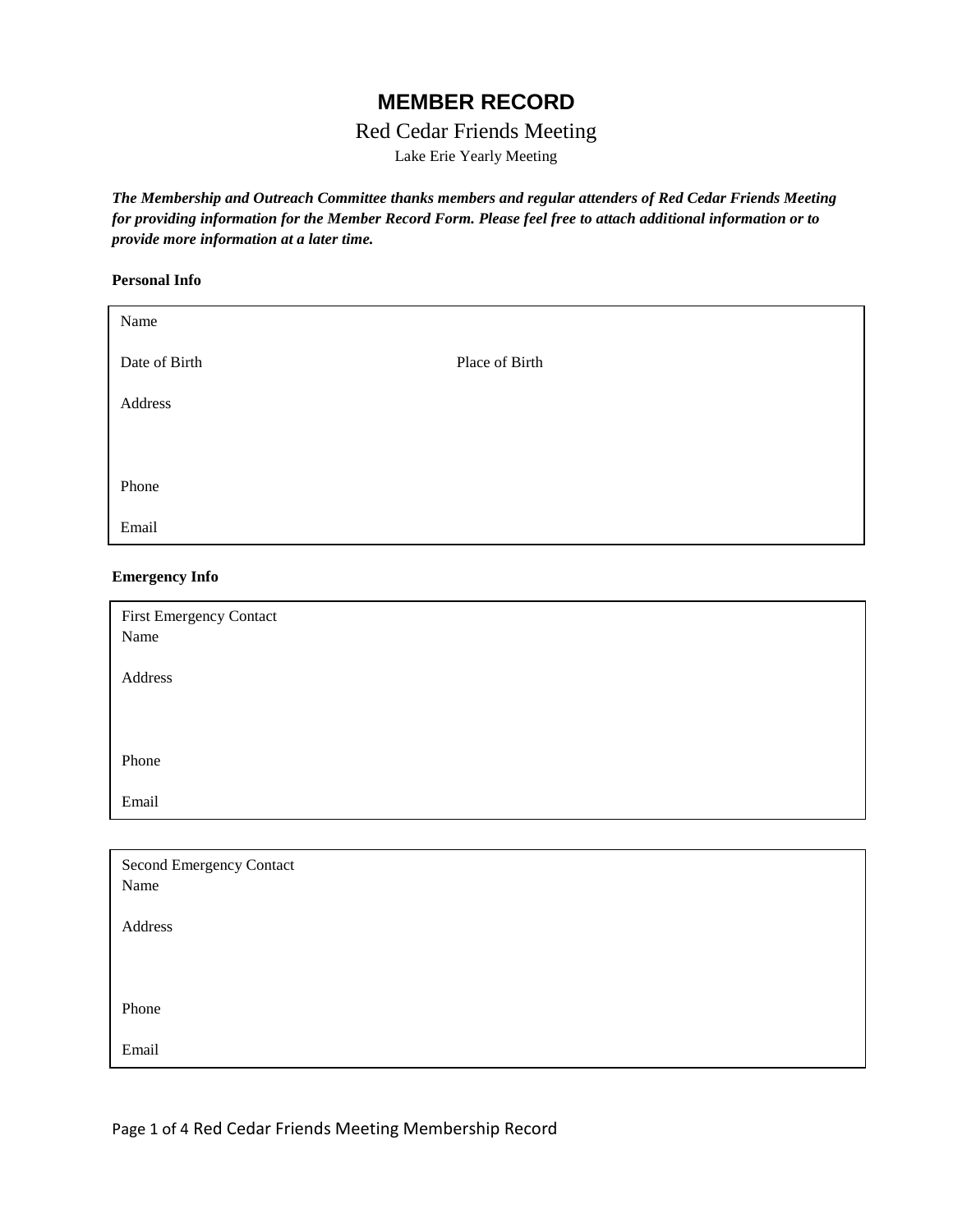### **Personal Info, continued**

| Date of Marriage                                         | Place of Marriage |  |
|----------------------------------------------------------|-------------------|--|
| Was the marriage under the care of a Meeting?            |                   |  |
| Spouse or Partner's Full Name:                           |                   |  |
| If relationship ended by death/divorce/separation, when: |                   |  |

### **Children**

| Name          |                |
|---------------|----------------|
| Date of Birth | Place of Birth |
| Name          |                |
| Date of Birth | Place of Birth |
| Name          |                |
| Date of Birth | Place of Birth |
| Name          |                |
| Date of Birth | Place of Birth |
| Name          |                |
| Date of Birth | Place of Birth |
| Name          |                |
| Date of Birth | Place of Birth |
| Name          |                |
| Date of Birth | Place of Birth |

Page 2 of 4 Red Cedar Friends Meeting Membership Record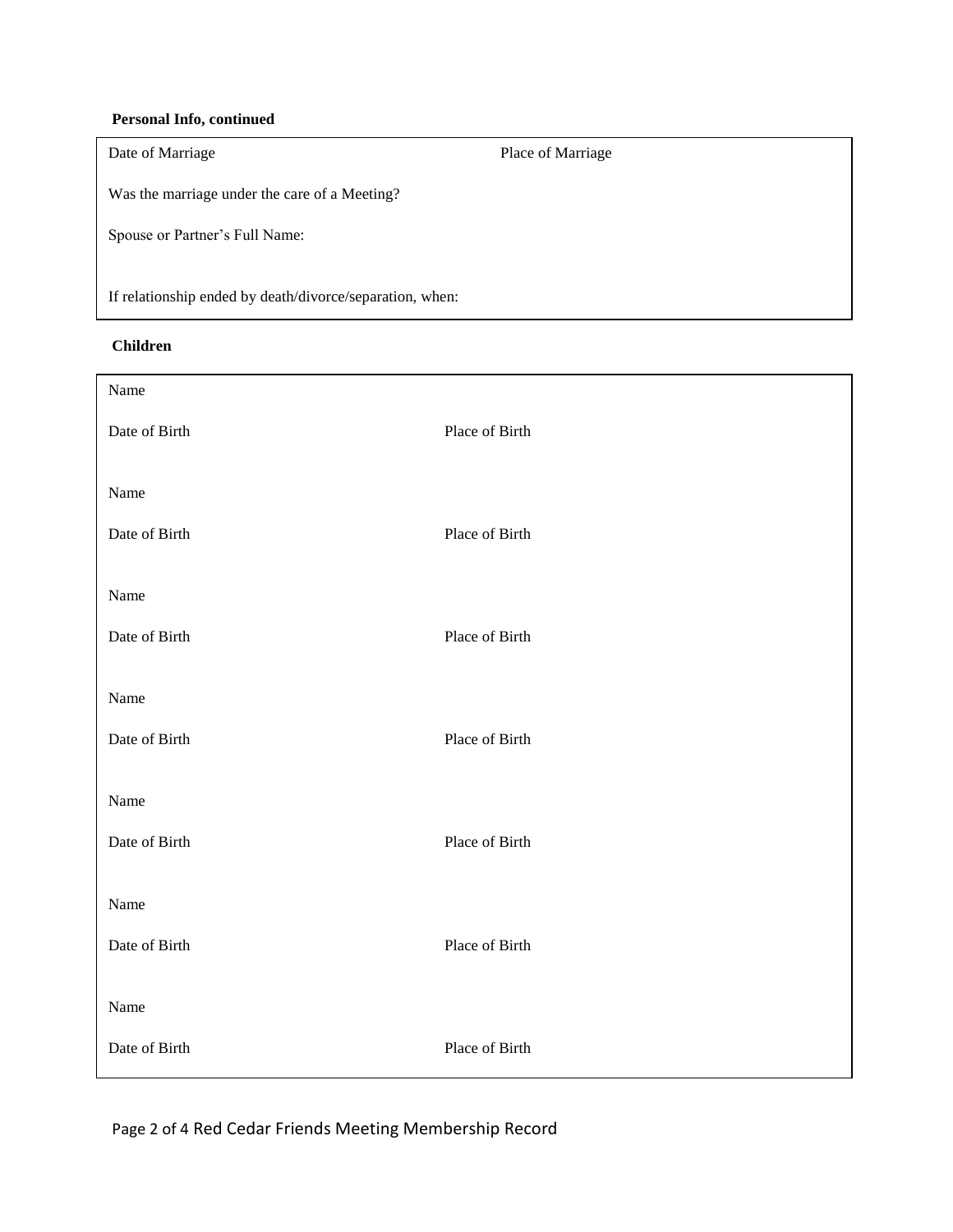## **Red Cedar Friends Highlights**

| Date began attending Red Cedar Friends Meeting    |
|---------------------------------------------------|
| Date of recorded membership                       |
| Date of transfer to RCF Meeting                   |
| Date of marriage/commitment under care of Meeting |
| Date of transfer from RCF Meeting                 |
| Date of withdrawal/resignation from RCF Meeting   |
| Date of death                                     |
|                                                   |

## **Planning for End of Life**

| (Circle Yes or No)                                                                                                                                                     |
|------------------------------------------------------------------------------------------------------------------------------------------------------------------------|
| Have you registered any intentions about end of life planning with RCF Meeting? * No Yes Date __________                                                               |
| Have you established a Living Will? No Yes Where is it filed?                                                                                                          |
| Do you have a Will? No Yes Where is it filed?                                                                                                                          |
| Have you made arrangements for care of children? $n/a$ No<br>Yes<br>Where is this information?                                                                         |
| Would you like your memorial service under the care of the RCF Meeting? Yes<br>N <sub>0</sub>                                                                          |
| Would you like RCF involved in the planning of your memorial service? Yes<br>N <sub>0</sub>                                                                            |
| Would you like your ashes spread in the RCF Memorial Garden?<br>Yes<br>N <sub>0</sub>                                                                                  |
| Would you like to be named on the RCF memorial wall plaque?<br>Yes<br>N <sub>0</sub>                                                                                   |
| Other plans you want to share with the Meeting                                                                                                                         |
|                                                                                                                                                                        |
|                                                                                                                                                                        |
| *Contact Membership and Outreach Committee to obtain a form to register your intentions about memorial service<br>and funeral planning with Red Cedar Friends Meeting. |

Page 3 of 4 Red Cedar Friends Meeting Membership Record